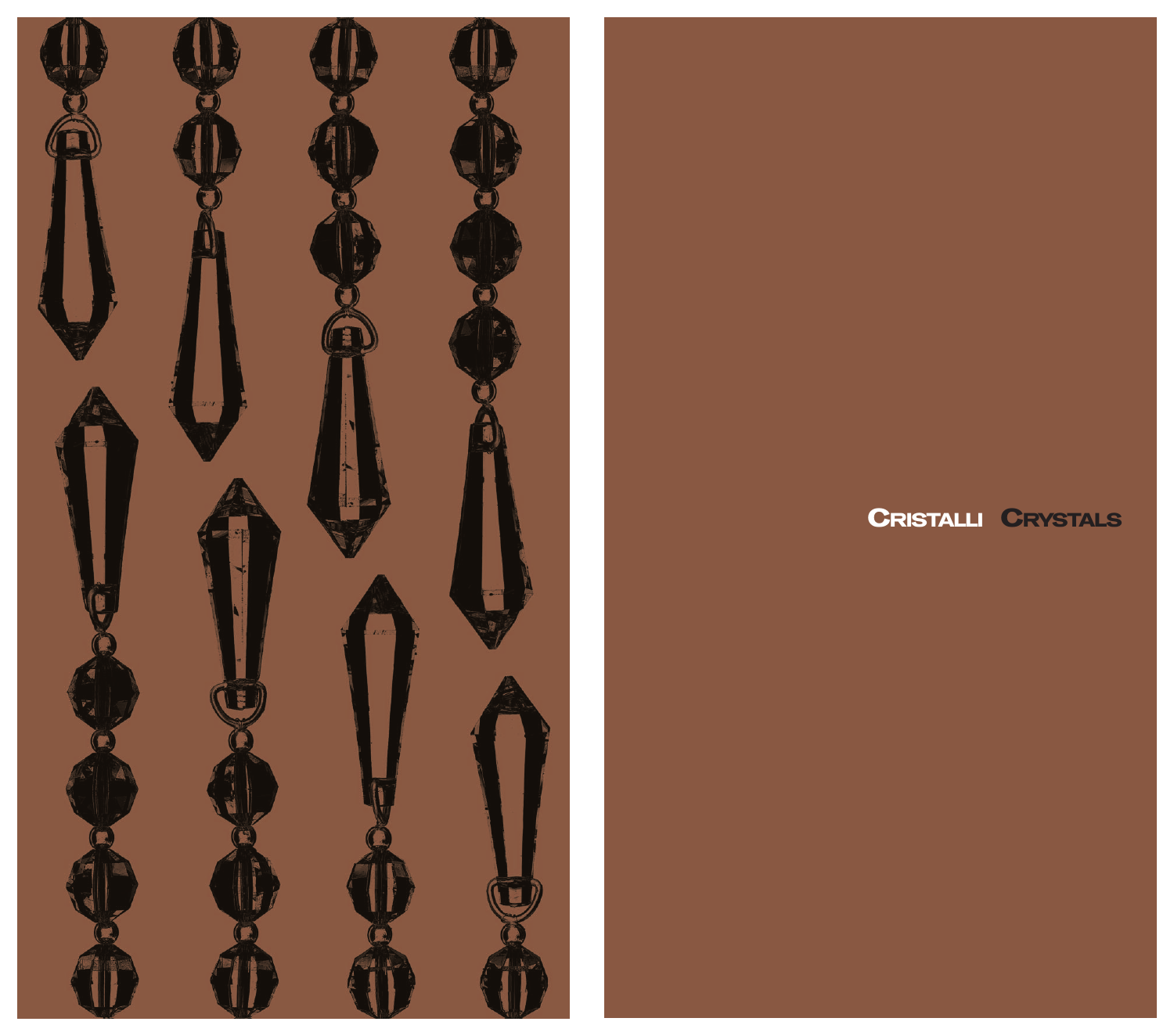



**SW801214** Catena cristalli ottagonali h cm 1,4 Octagons crystal chain h cm 1,4



**SW50004110001** Bordo cristalli h cm 0,4 Crystal braid h cm 0,4

**CECCO COCO COCO COCO COCO COCO COCO CO** 

**SW581716620** Perla ø mm 15 Pearl ø mm 15